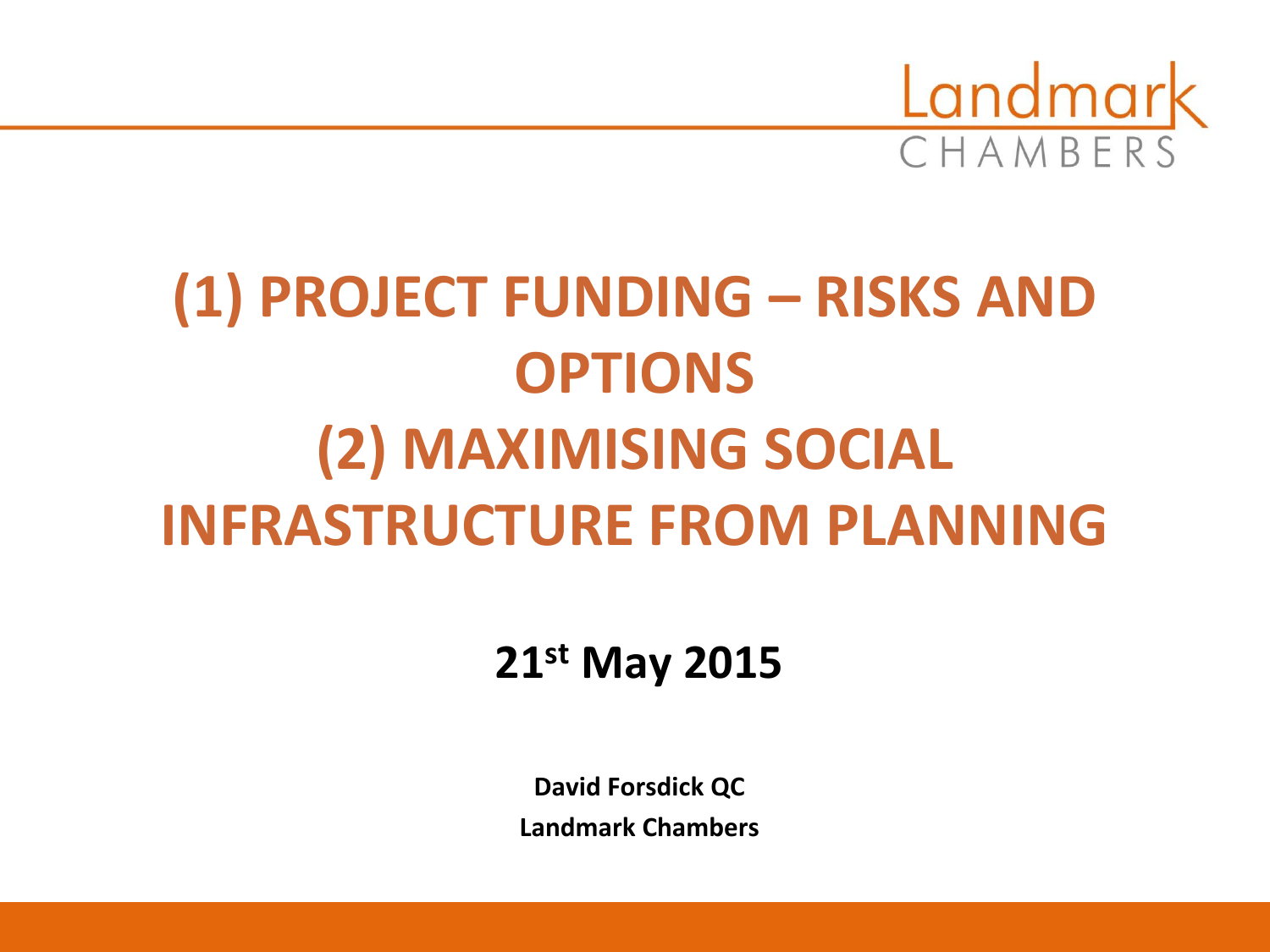### **Introduction**

- 1. Project Funding Risks and Options:
	- a. securing funding pitfalls and how to avoid them
	- b. termination of PFIs to secure better VFM and lesser options
	- c. "Enabling" land releases and appropriation
- 2. Maximising delivery of necessary projects through planning:
	- a. Masterplanning and delivery pitfalls and how to avoid them
	- b. CIL, Vacant building credit and contributions from small sites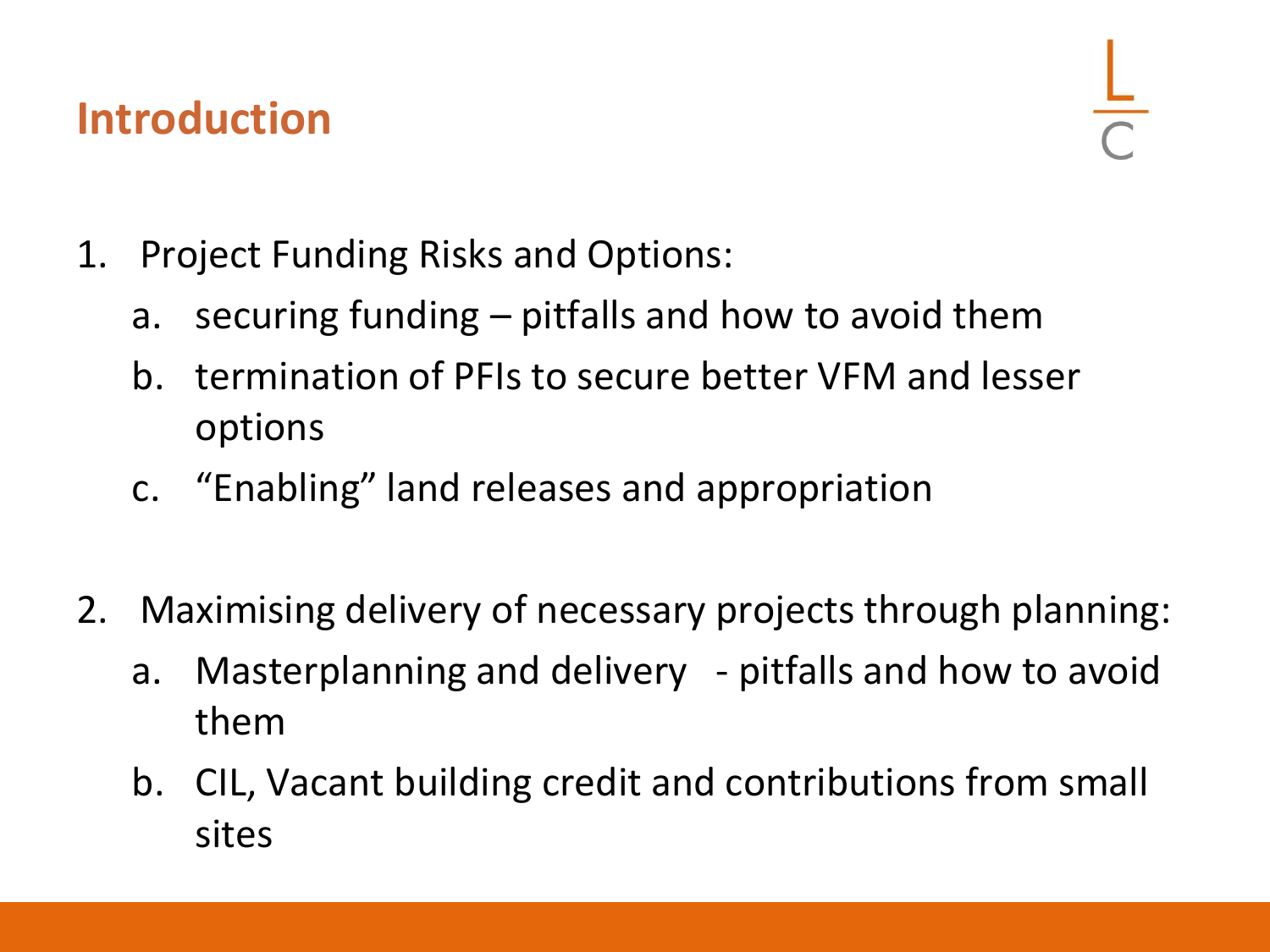*Factual Context:* New Government, 2014 Autumn Statement and 2015 budget

### *Fundamental Legal Context:*

- 1. Govt can change its mind until signature
- 2. No substantive legitimate expectation almost irrespective as to circumstances

*A Salutory Reminder of 2010:* Luton (BSF) and Cheshire East (EfW) – cancellation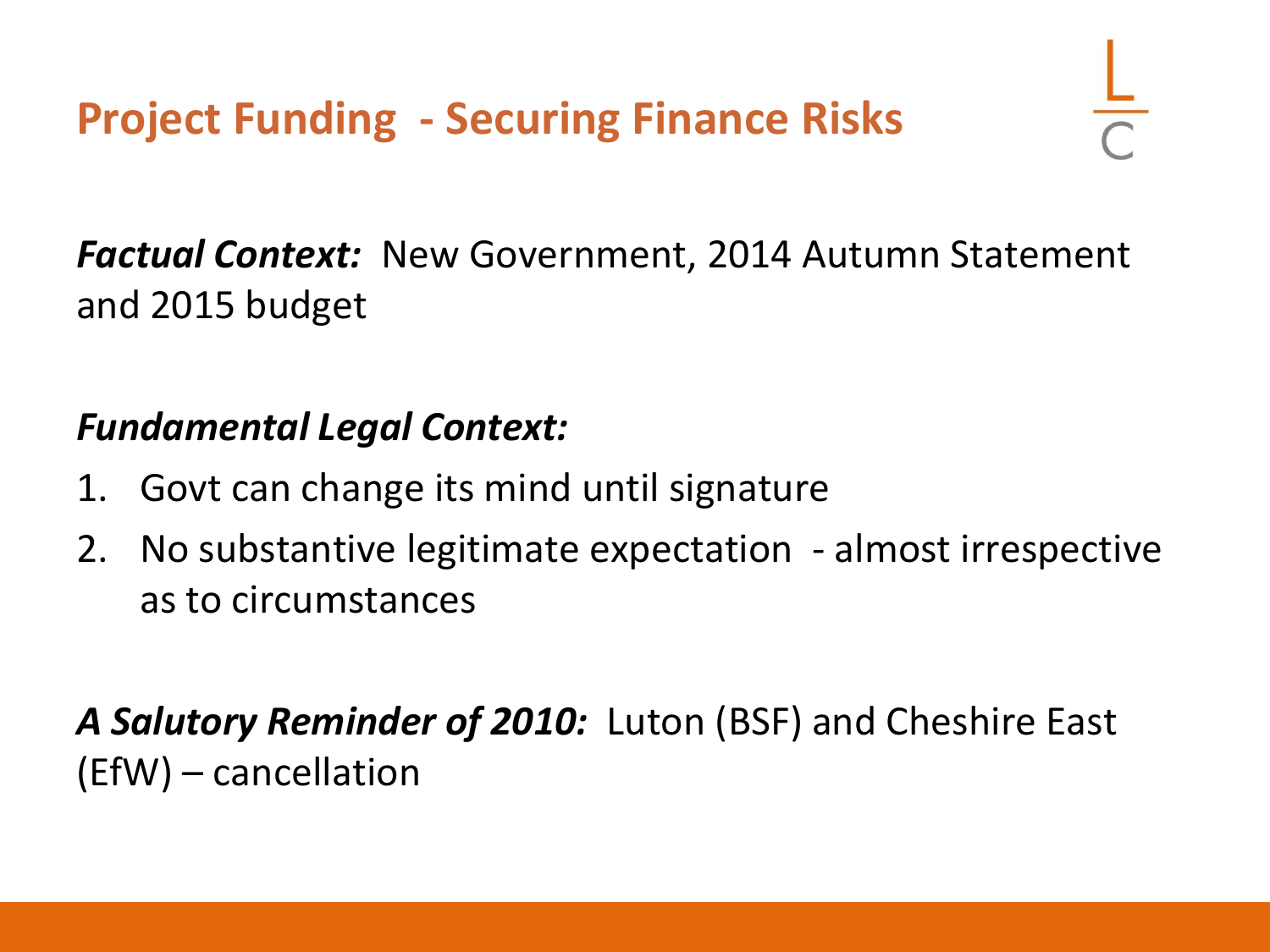# **Project Finance – Conditions Precedent and Long Stop Dates**

*The terms of funding:* planning and other long stop dates.

*"Quasi –Contractual" –* does LA have any rights of LAs on failure to comply with the long stop dates

*A Salutary Warning:* Planning delays not fault of the LA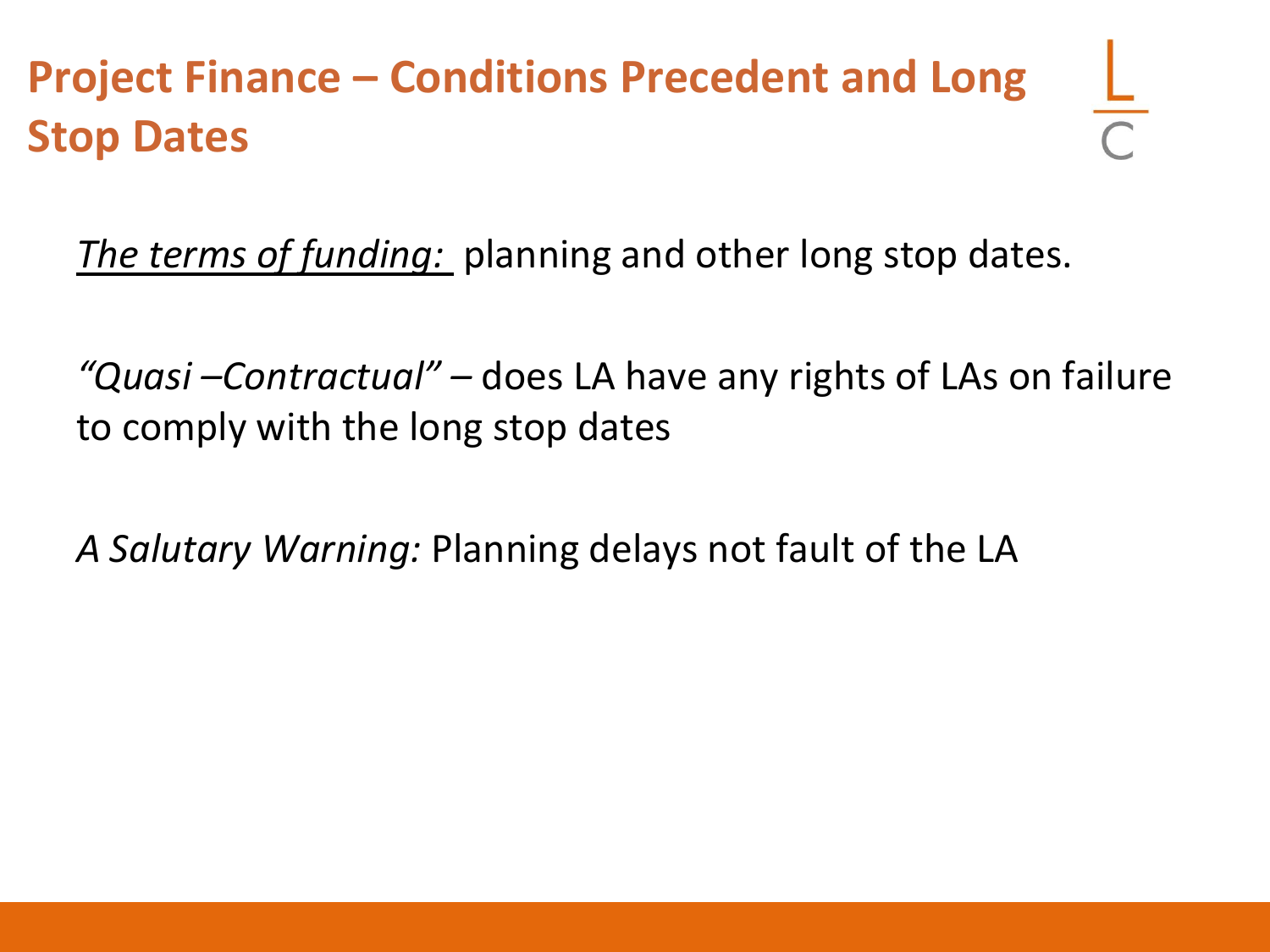# **Minimising the Risks: Initial Financing**

Initial financing:

- 1. Never forget that there is no certainty until the final sign off everything up to that date is at risk. OBC and political pressure
- 2. Therefore:
	- a. Speed of FBC and PN is vital
	- b. avoid front-loading expenditure only do that which is essential to get sign off;
	- c. avoid entering into any binding commitments until actual sign off;
	- d. if have preferred contractor, allocate risks of abortive costs at this initial stage at the outset (If VFM)
	- e. Prepare for alternative financing strategies at the same time land release?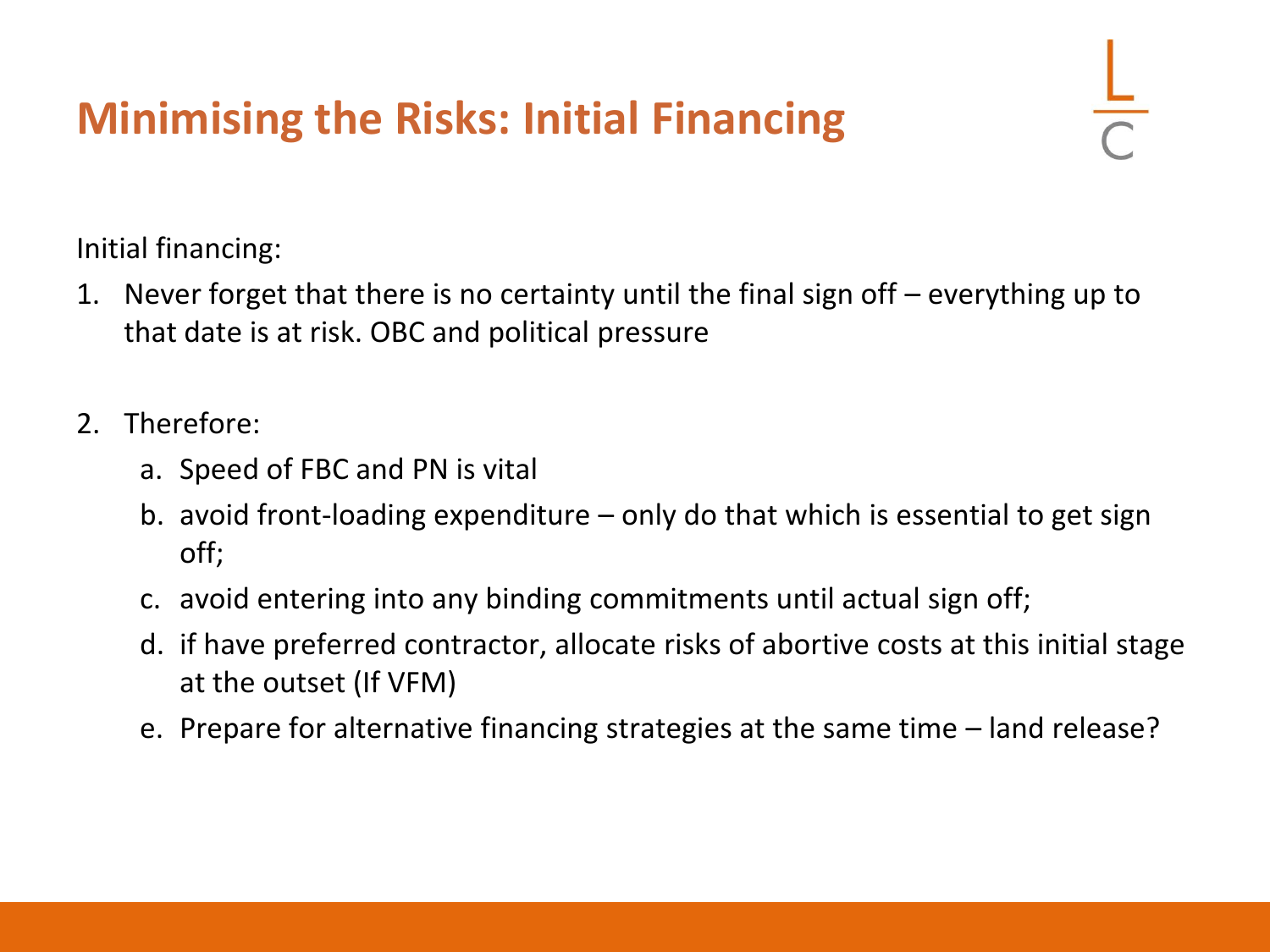### **Minimising the Risk – long stop dates**

**Key Message – avoid optimism/rigorously test assumptions/assume the unexpected**

- **1. Avoid optimism in project timelines – assume problems at each stage**
- **2. Rigorously test timelines against foreseeable permutations of events and cumulative impacts on time lines.**
- **3. Attempt to include provision for extension where delays caused by the SoS**
- **4. Adopt but build on the standard HMT terms for LSDMake provision in PFI for allocation of abortive costs (based on VFM).**
- **5. Stand back and look – what if?**

#### *Where things start to go wrong:*

- **1. Regularly review timelines and seek early extension of funding if risk of noncompliance.**
- **2. Do not leave it until LSD is passed or LSD impossible to meet.**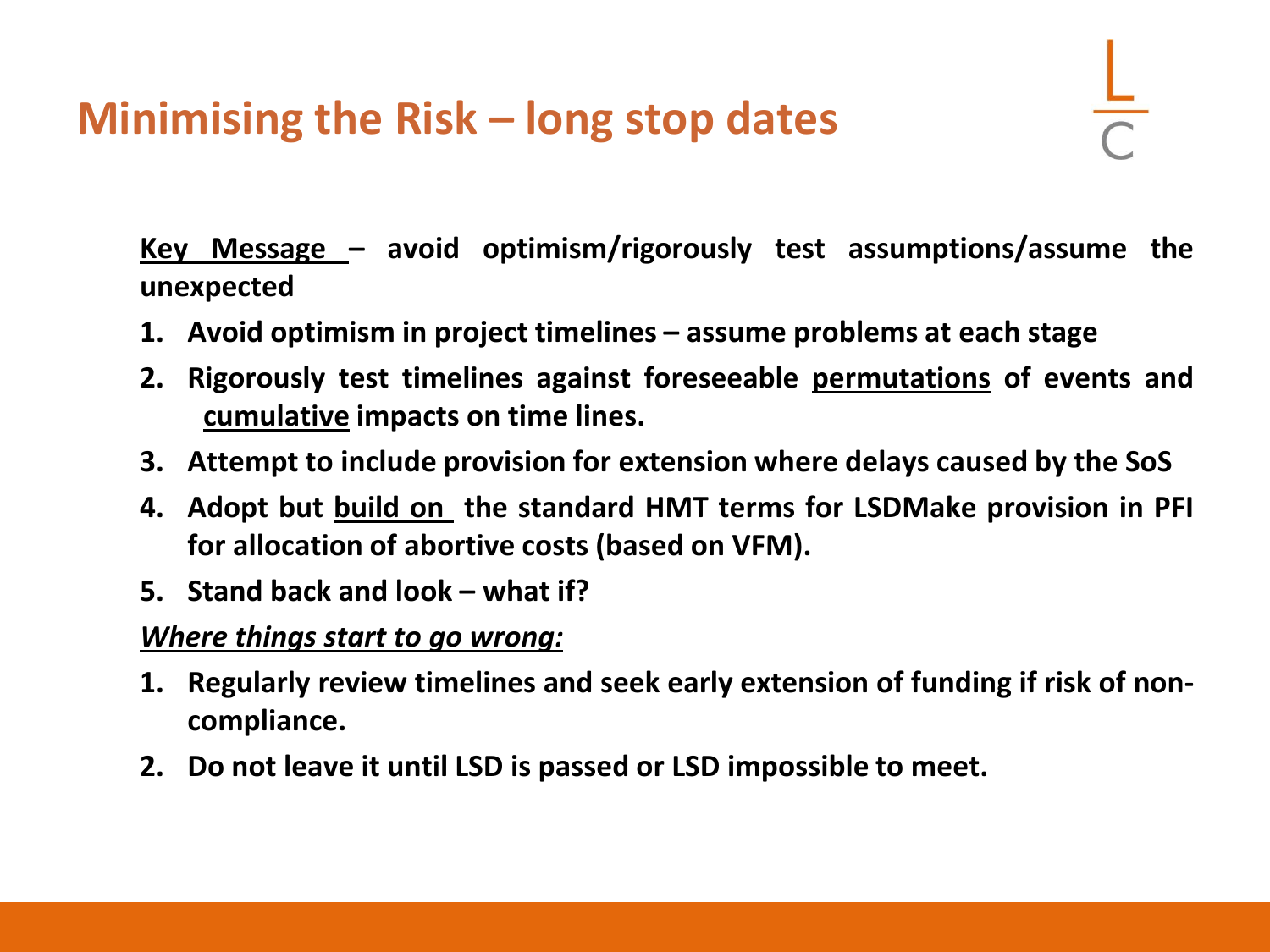# **Terminating PFIs**

#### **The Temptation:**

- 1. High financing costs in Unitary Costs which do not reflect current, exceptionally low, financing costs
- 2. Prudential borrowing costs so low that potential for major savings even after buying out the PFI contractor and all breakage costs.
- 3. The means "termination for convenience clauses" or AVT.

#### **Government Policy**

- 1. Continued strong support for PFIs
- 2. Very concerned about wider implications for PFI scheme and for public finances of terminations
- **3. 3 rd March 2015** Guidance to address the temptation
	- a. Novel ,contentious and potentially repercussive
	- b. Need for something substantial to have changed PB rates alone not enough?
	- c. Cost Benefit analysis of all costs to the whole public sector
	- d. Other factors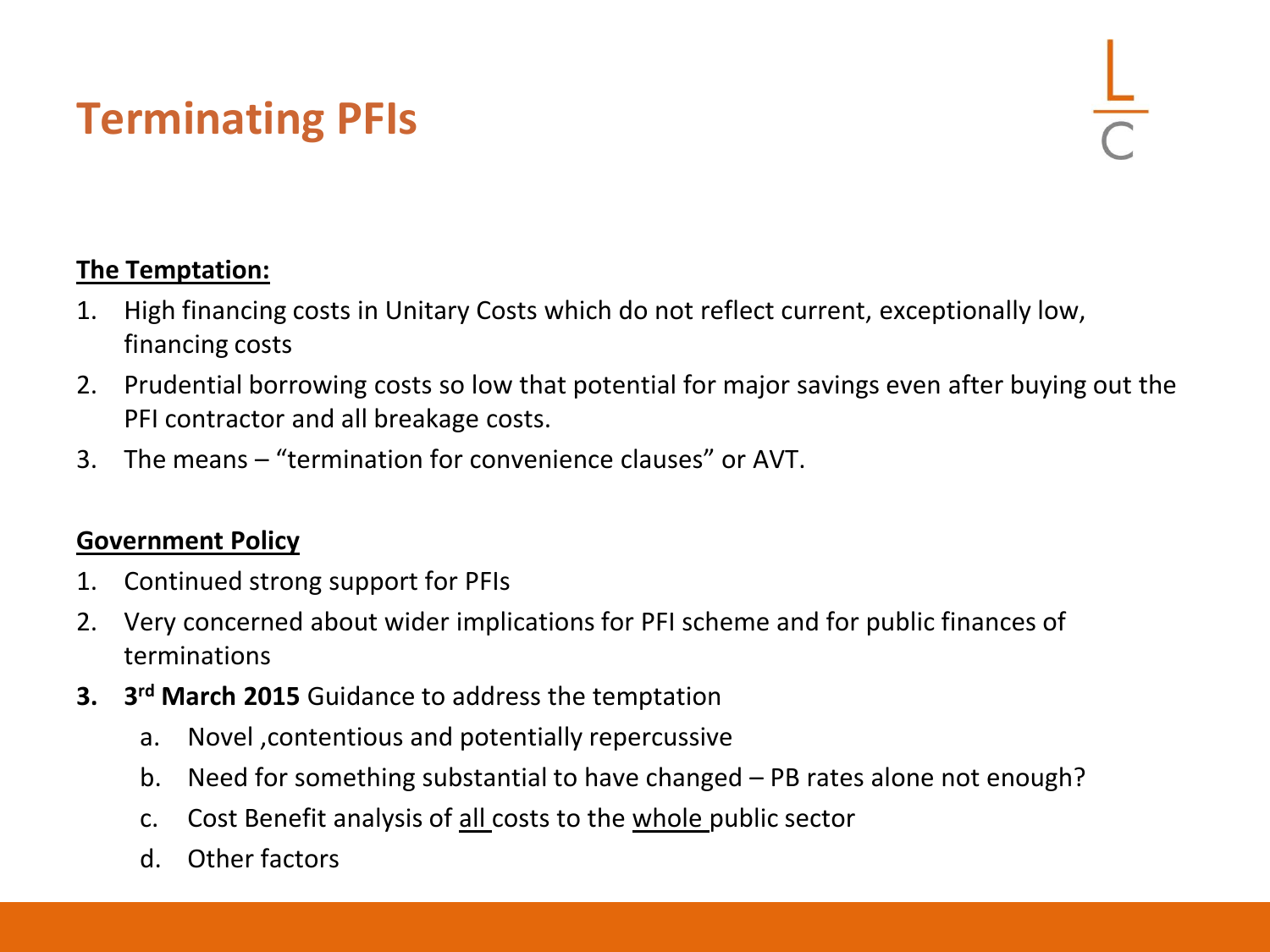# **Making a case for voluntary termination**

#### CBA:

- 1. all costs of termination properly assessed with ranges
- 2. minimise costs by maximising deductions
- 3. all costs of providing services in house
- 4. proper assessment of the "risks" that will be transferred back to the public sector

#### VFM:

- Performance under the PFI
- Willing PFI Contractor
- Robust assessment of ability to provide services cost effectively in house
- Opportunity cost to the public sector of capital expenditure now.

"The relative priority of the termination" for the public sector as a whole  $$ exceptional cases may be able to justify move to PB especially if there have been problems with the quality of services or disputes under the PFI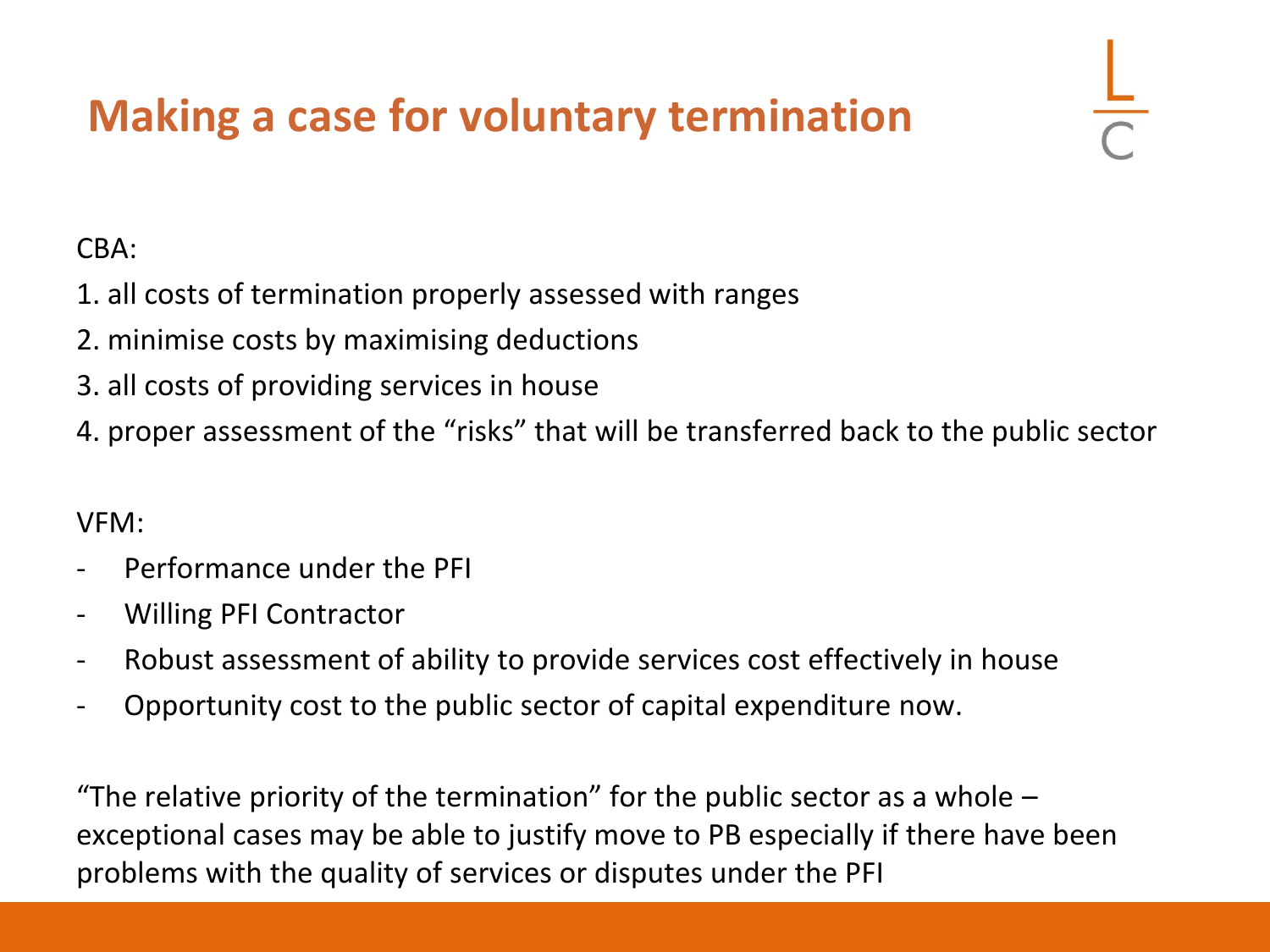# **PFI – other steps to reduce costs (1)**

"Making Savings in Operational PFI Contracts 2013" - working within the PFI terms to try to minimise costs:

- 1. At outset build as much flexibility for reviews of LA requirements as possible consistent with VFM
- 2. During life of PFI, limited scope for savings on the capital side but often major scope for savings on "soft" services; sharing costs; agreed changes to spec; taking out excess capacity
- 3. Underused LAs often pay for services do not need and are not contractually immutably bound to accept.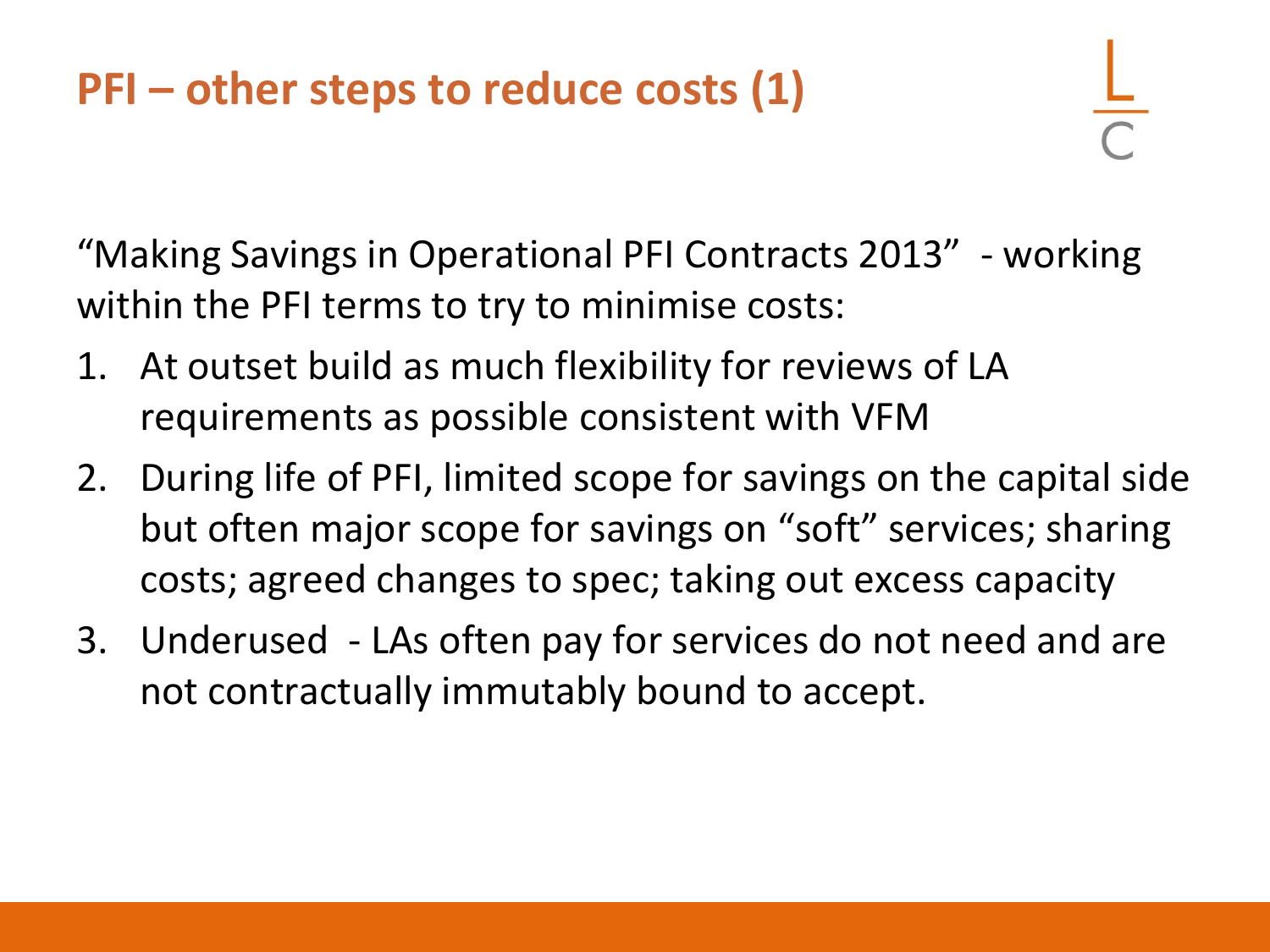# **PFI - Other steps to reduce costs (2)**

- Performance Deductions
- CBT

PFI contracts robustly applied by private sector - to the letter. Strict enforcement of their rights.

Local authorities scope to do likewise (for whose relatively rare PFIs not going well):

- understandable reluctance to enforce given complexity;

- however, compliance team/ regular brainstorming sessions with lawyers for underperforming contracts can lead to ID of major avenues for savings/deductions/CBT

- external VFM review – is contractor doing what they are required to do; what they claim.

- extra-contractual concessions? Trying to make a difficult contract mechanism work?

For problematic contracts where VFM in question, LAs should consider strict application of the performance deduction and CBT routes. Massive scope for savings.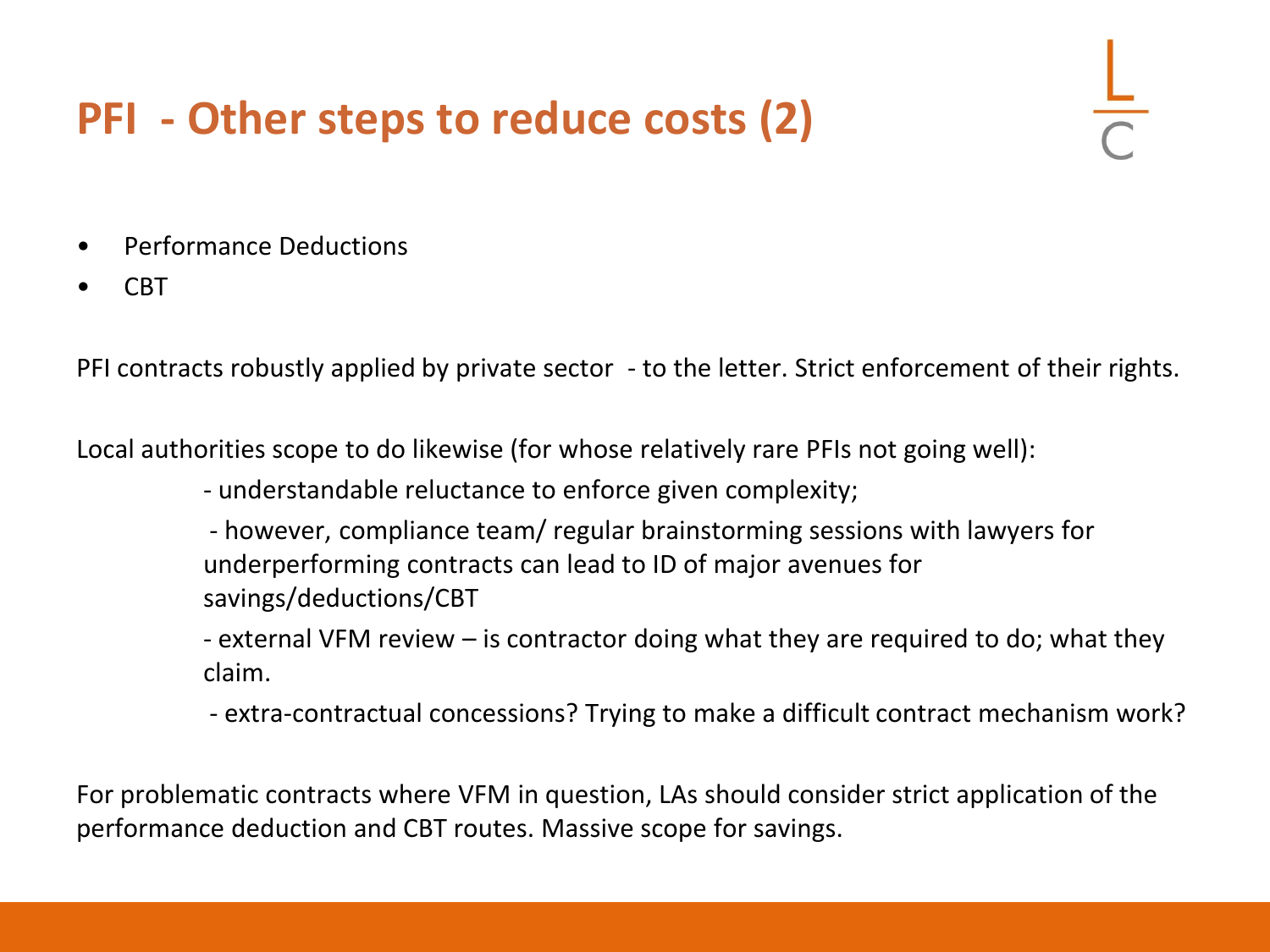# **"Enabling" land releases and Appropriation – a legal minefield**

- Circumstances: classic case POS or school extension
- TVG signs still a good idea?
- "no longer required" evidential hurdles
	- Consultation requirements
	- Conscientiously taking into account consultation responses
	- Rejecting claims that "still required"- hurdles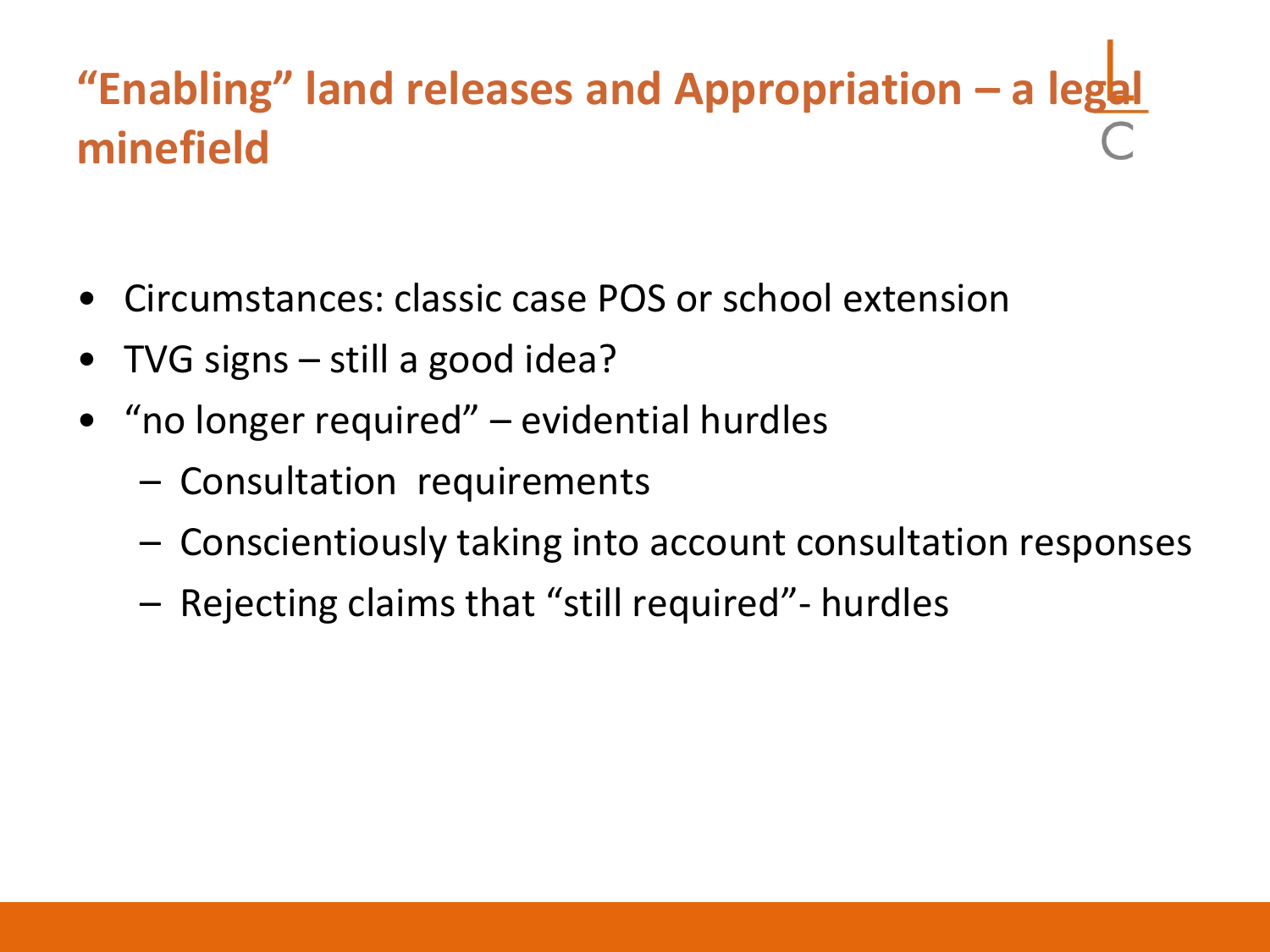# **Section 2: Maximising social infrastructure from planning: MASTERPLANNING**

### **The issue:**

**- large site allocation to meet 5 yrs HLS; needs to deliver social infrastructure – so Council has to deliver it to avoid para 47 – 49 issues but also has to secure SI from it. How to do both if multiple landowners not co-operating.** 

- **1. Planning policy framework – MP and single application**
- **2. Advance discussions/encouragement – but no equalisation**
- **3. Piecemeal development - early applications- seeking to rely on existing SI capacity**
- **4. Later applications contending SI not viable.**
- **5. Pooling restrictions!**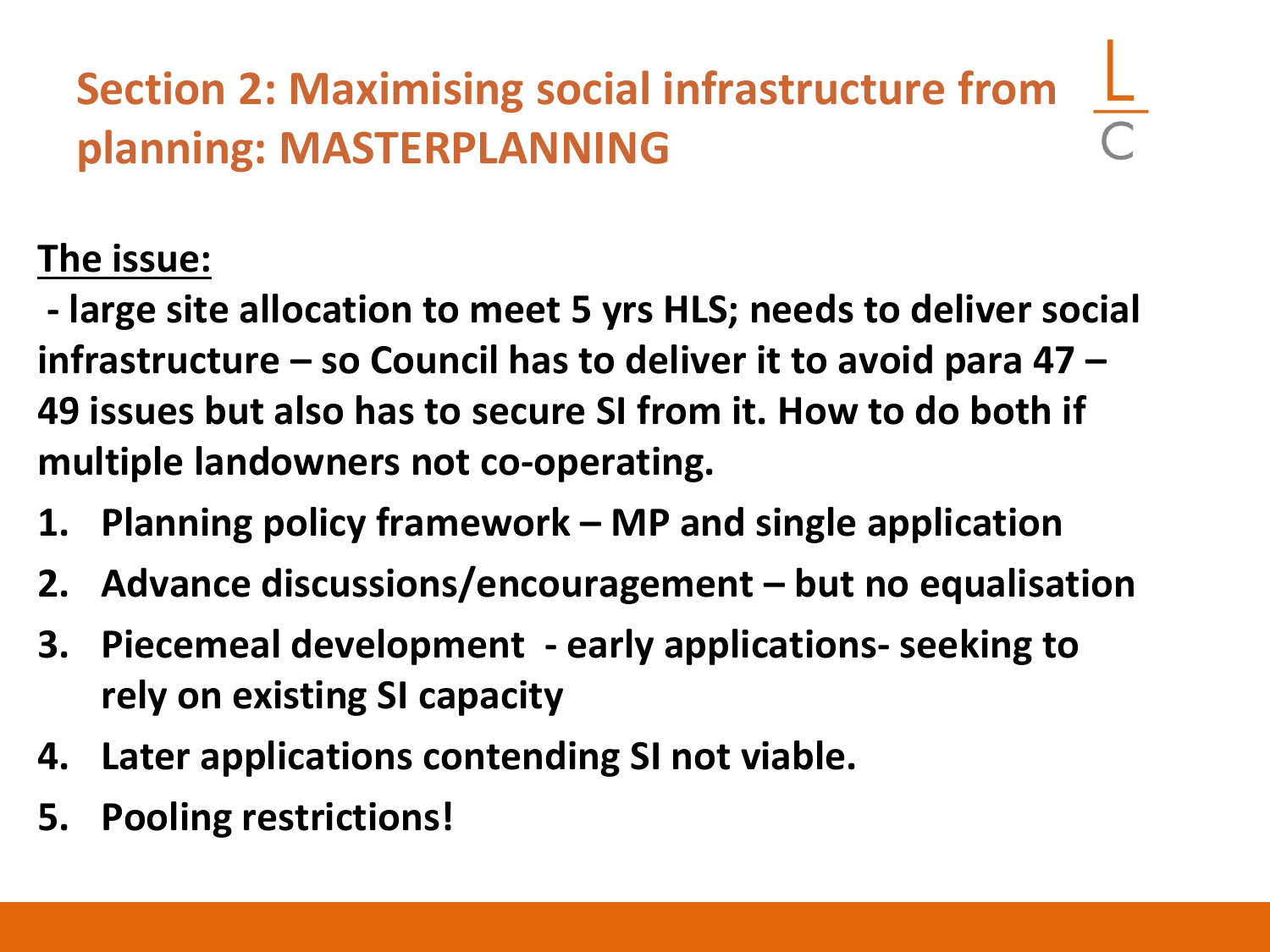# **Masterplanning (2)**

- 1. Include SI in CIL to extent sensible (except consume own smoke)
- 2. Robust Local Plan comprehensive development framework; phasing plan for SI; needs based assessment for phasing and quantum of SI; need for each part of the whole to contribute proportionately to the total SI needed to secure viability of the whole – valid approach.
- 3. Advance discussions facilitation under threat of CPO? Finding other sites? Sticking to the comprehensive development requirement.
- 4. Requiring MP for first application
- 5. Early applications s.106s and contributions to later phases- over-provision of X in express return for under-provision of Y to be provided in later phases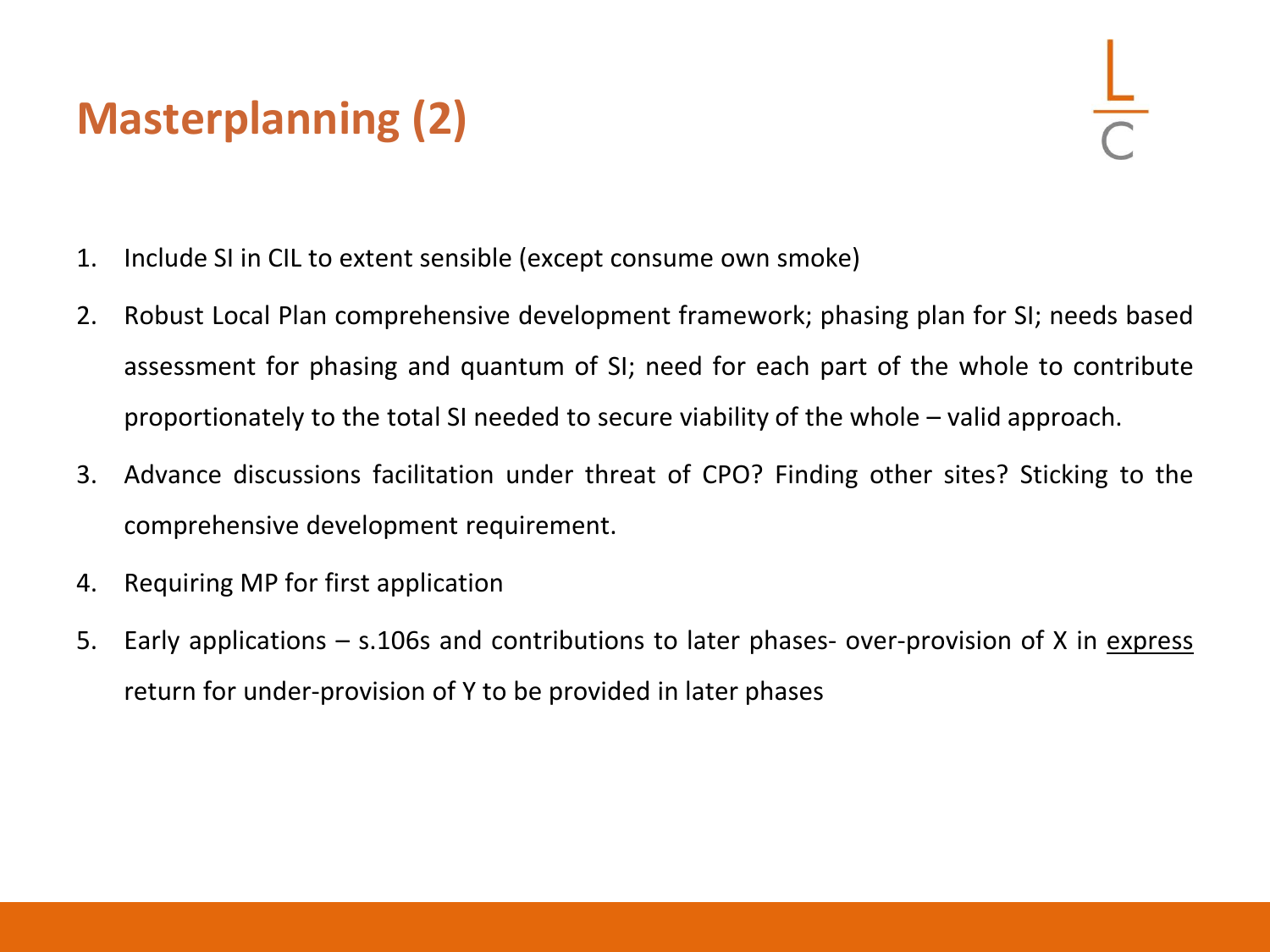## **Vacant building credits**

*VBC The Issue: The initial guidance – net increase only contributes to AH on BF development.* Major change to policy position. Major hit to LAs esp urban and esp London. Huge losses of AH obligations. 28/11/14. All to encourage BF development. Need? Viability already intrinsic to the policy requirements? Straitjacket? *The Quiet Climb Down.* 26/3/15 some words added – crucial and serves to significantly limit the impact of the policy:

> *"The policy is intended to incentivise brownfield development, including the reuse or redevelopment of empty and redundant buildings. In considering how the vacant building credit should apply to a particular development, local planning authorities should have regard to the intention of national policy* [allows in local viability work?] *In doing so it may be appropriate for authorities to consider:*

- *Whether the building has been made vacant for the sole purpose of redevelopment*
- *Whether the building is covered by an extant or recently expired [PP]"*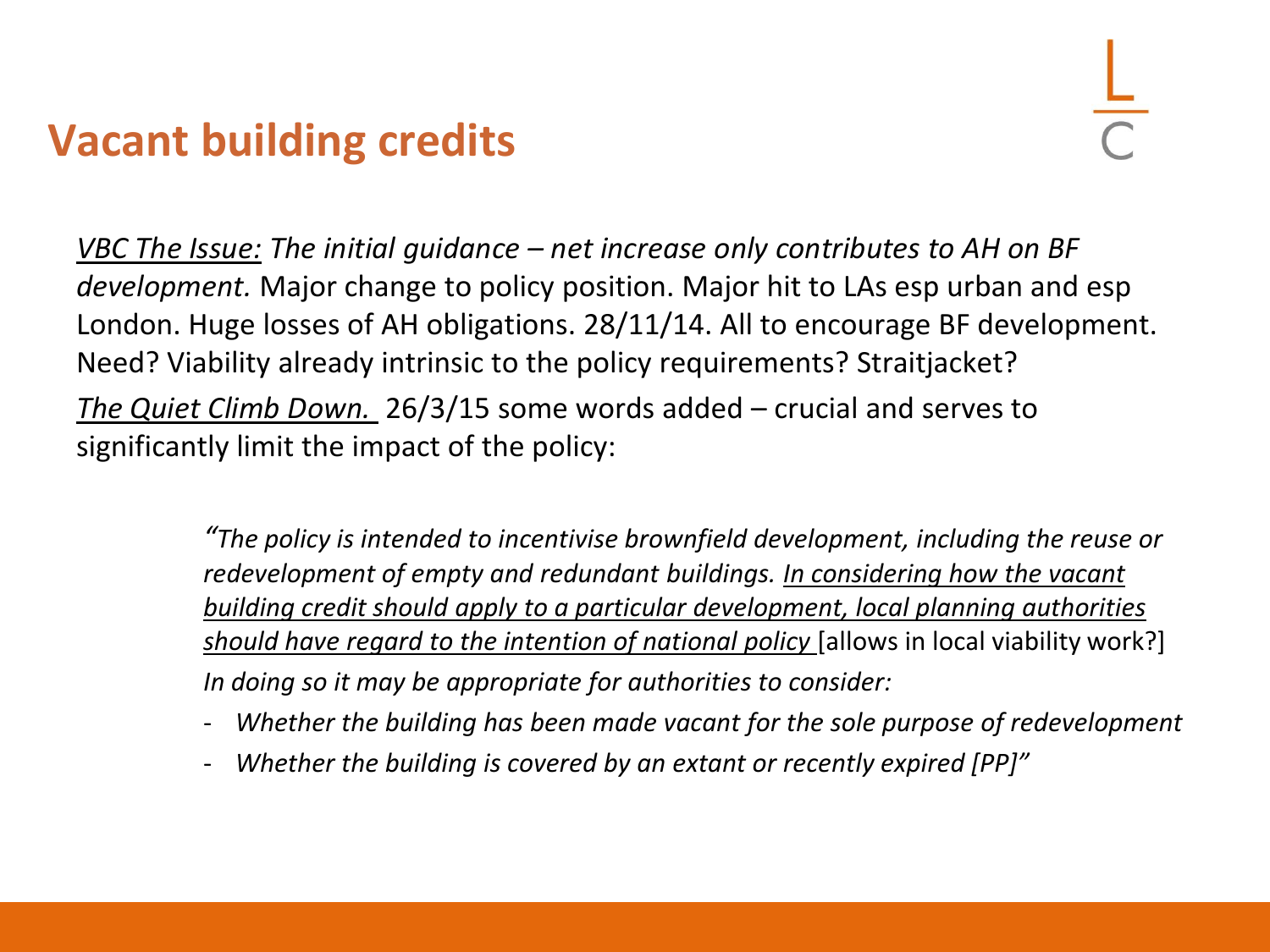**CIL Rate Amendment**

Changes to NPPG on AH and SI for 10 units or less

If lawful, necessarily make CIL calculations out of date – because assume policy compliant level of AH/SI.

LAs significantly affected by the policy change should consider changes to their CIL calculations to increase the CIL Rate for small developments if viable.